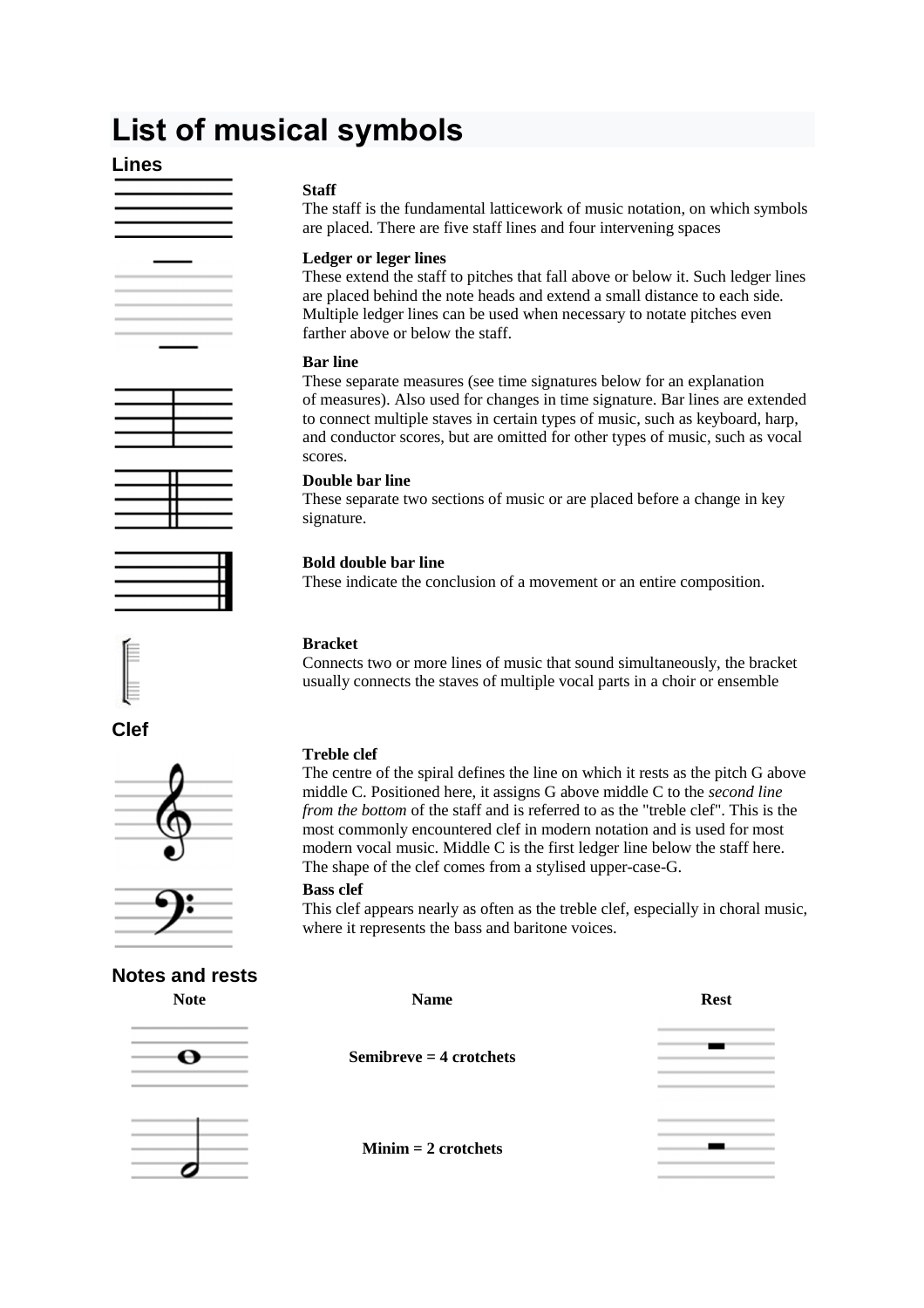



#### **Beamed notes**

Beams connect quavers and notes of shorter value and are equivalent in value to flags.



## **Dotted note**

Placing a dot to the right of a notehead lengthens the note's duration by one-half.



## **Multi-measure rest**

Indicates the number of measures in a resting part to conserve space and to simplify notation.

## **Breath mark**

In a score, this symbol tells the performer to take a breath or make a slight pause



**Flat**  Lowers the pitch of a note by one **semitone.**



#### **Sharp**

Raises the pitch of a note by one semitone.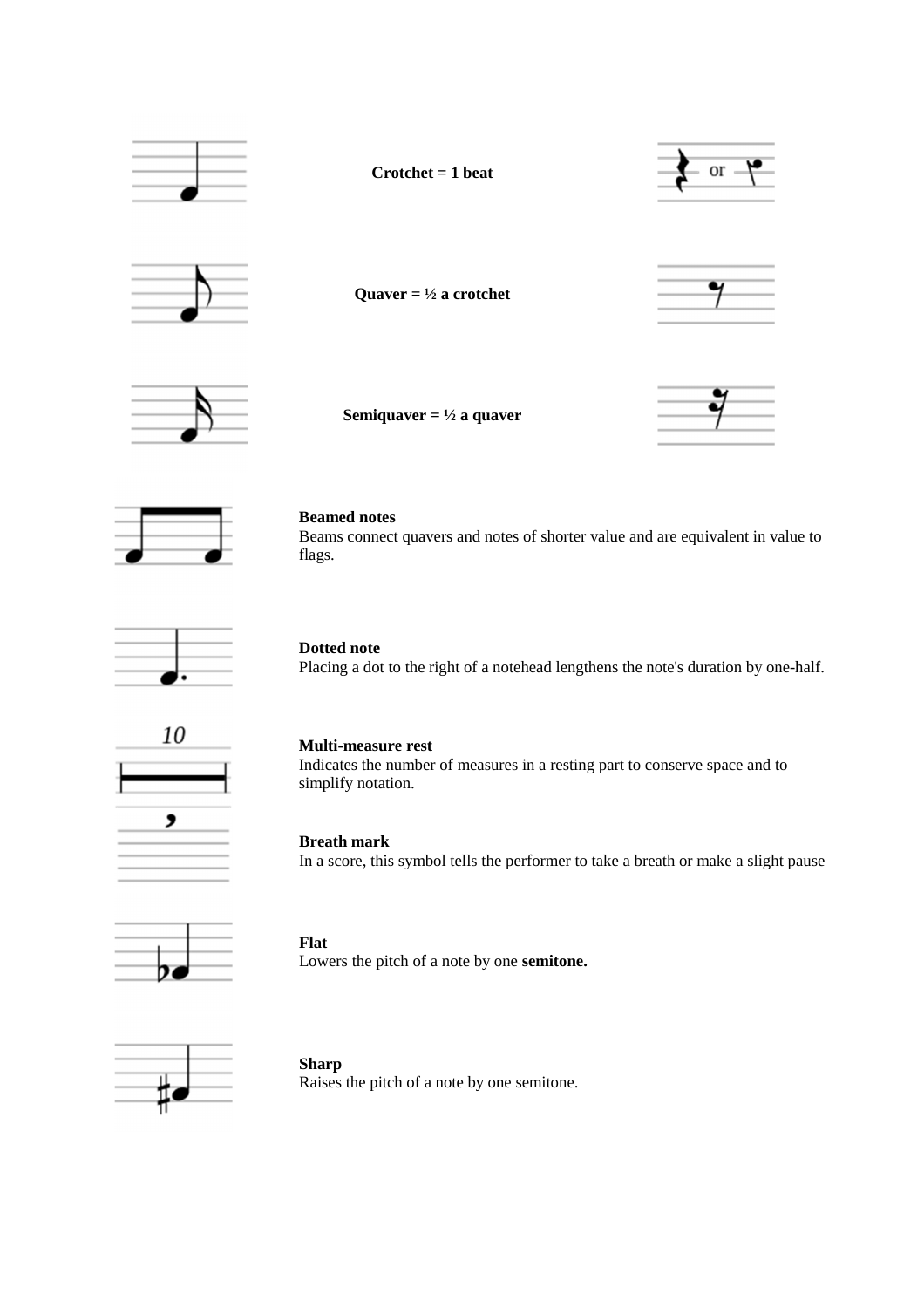

## **Natural**

Cancels a previous accidental or modifies the pitch of a sharp or flat as defined by the prevailing key signature

## **Key signatures**



**Flat key signature** *Lowers* by a semitone the pitch of notes on the corresponding line or space



#### **Sharp key signature**

*Raises* by a semitone the pitch of notes on the corresponding line or space

## **Time signatures**

Time signatures define the meter of the music. Music is "marked off" in uniform sections called bars or measures, and time signatures establish the number of beats in each.



## **Specific time – simple time signatures**

The bottom number represents the note value of the basic pulse of the music (in this case the 4 represents the crotchet). The top number indicates how many of these note values appear in each measure.



#### **Metronome mark**

Written at the start of a score, and at any significant change of tempo, this symbol precisely defines the tempo of the music by assigning absolute durations to all note values within the score. In this particular example, the performer is told that 120 crotchets fit into one minute of time.

## **Note relationships**



#### **Tie**

Indicates that the two (or more) notes joined together are to be played as one note with the time values added together. To be a tie, the notes must be identical – that is, they must be on the same line or the same space. Otherwise, it is a slur (see below).



#### **Slur**

Indicates to play two or more notes in one physical stroke, one uninterrupted breath, or connected into a phrase as if in a single breath. In certain contexts.

Slurs and ties are similar in appearance. A tie is distinguishable because it always joins two immediately adjacent notes of the same pitch, whereas a slur may join any number of notes of varying pitches. In vocal music a slur normally indicates that notes grouped together by the slur should be sung to a single syllable.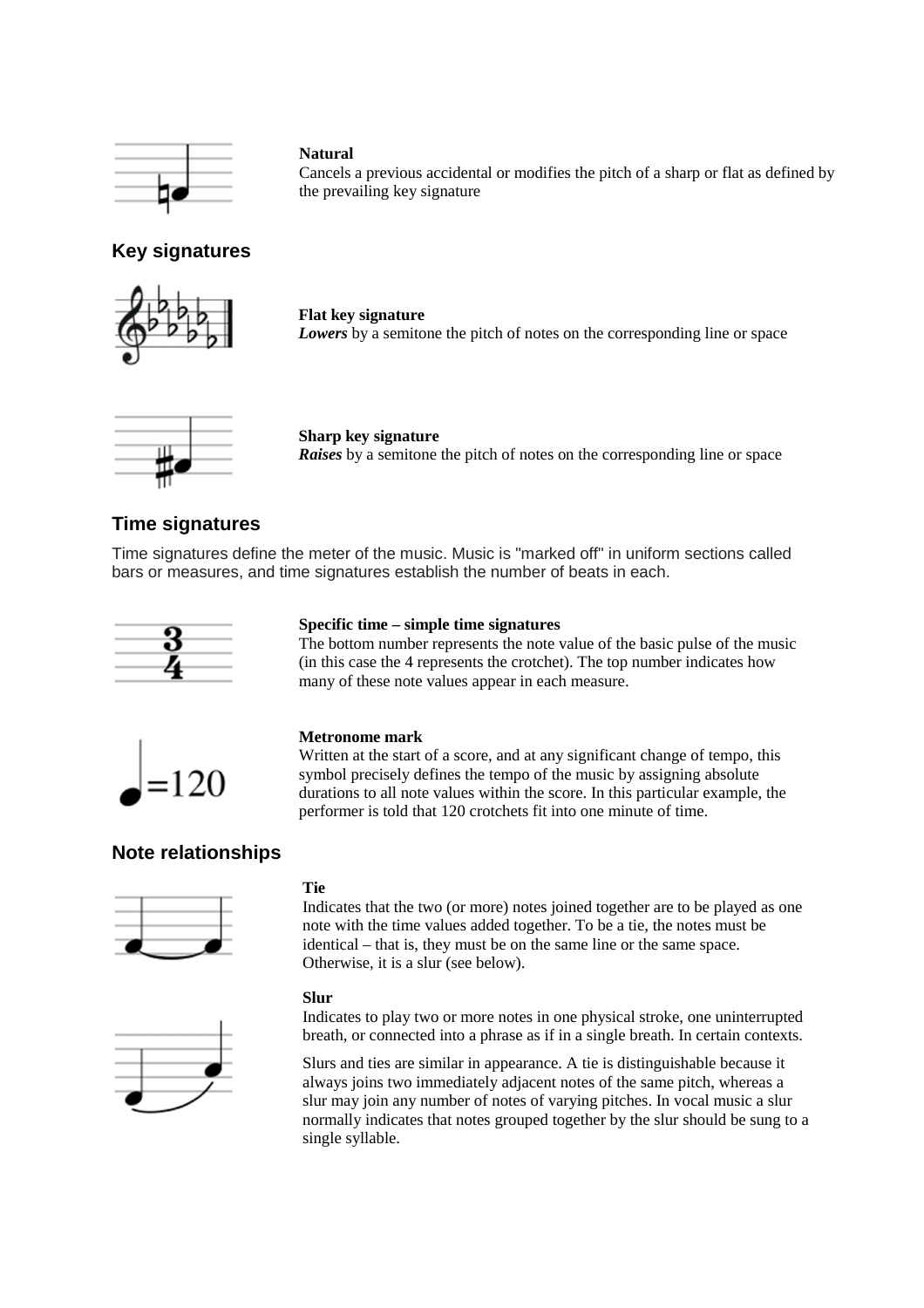

## **Tuplet**

A number of notes of irregular duration are performed within the duration of a given number of notes of regular time value; e.g., five notes played in the normal duration of four notes; seven notes played in the normal duration of two; three notes played in the normal duration of four. Tuplets are named according to the number of irregular notes; e.g., duplets, triplets, quadruplets, etc.

## **Dynamics**

Dynamics are indicators of the relative intensity or volume of a musical line.

## **Pianississimo**]

Extremely soft. Very infrequently does one see softer dynamics than this, which are specified with additional *p*s.

## **Pianissimo**

Very soft. Usually the softest indication in a piece of music, though softer dynamics are often specified with additional *p*s.

## **Piano**

Soft; louder than *pianissimo*.

## **Mezzo piano**

Moderately soft; louder than *piano*.

## **Mezzo forte**

Moderately loud; softer than *forte.* If no dynamic appears, *mezzo-forte* is assumed to be the prevailing dynamic level.

## **Forte**

Loud. Used as often as *piano* to indicate contrast.

## **Fortissimo**

Very loud. Usually the loudest indication in a piece, though louder dynamics are often specified with additional *f*s (such as fortississimo – seen below).

## **Fortississimo**

Extremely loud. Very infrequently does one see louder dynamics than this, which are specified with additional *f*s.

## **Crescendo**

A gradual increase in volume.

Can be extended under many notes to indicate that the volume steadily increases during the passage.

## **Diminuendo** Also **decrescendo**

A gradual decrease in volume. Can be extended in the same manner as crescendo.

## **Articulation marks**



## **Staccato**

Staccato marks may appear on notes of any value, shortening their performed duration without speeding the music itself.



## **Accent**

Sing the note louder, or with a harder attack than surrounding unaccented notes. May appear on notes of any duration.